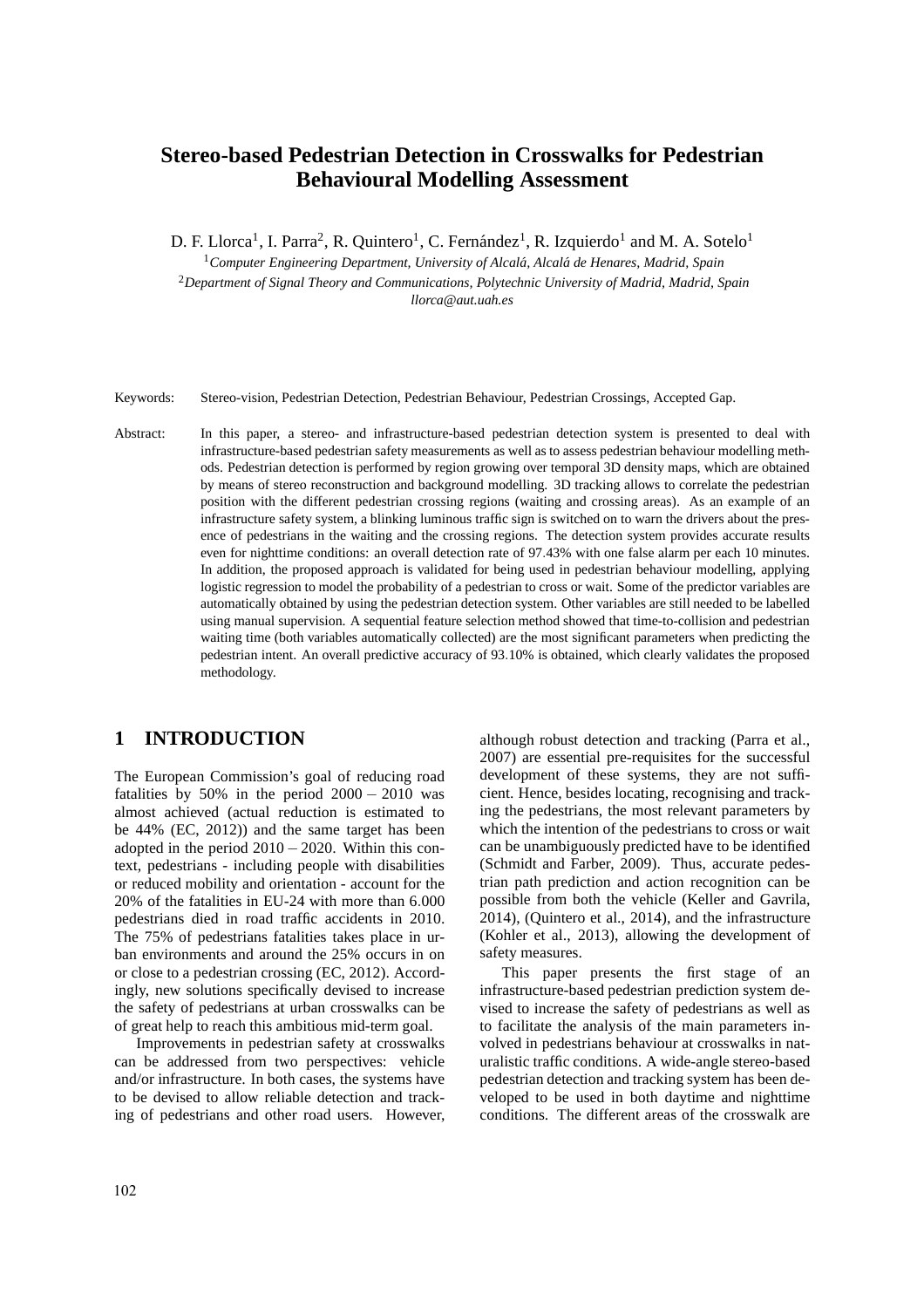previously defined (sidewalks, curbs, and crossing area). Thus, the system can deal with automatic estimation of some of the main parameters with influence in pedestrians intent (e.g., waiting time, pedestrian speed, path changes, number of pedestrians, relative pedestrian-to-vehicle time-to-collision, acceptance gaps, etc.). Although some parameters are still needed to be obtained by manual supervision (number of observations at curb, number of observations while crossing, approximated age, gender, etc.) of video sequences, the proposed approach drastically reduces the time dedicated to this task. Performance results are provided from three different crosswalks corresponding to the University Campus of the University of Alcalá (Alcalá de Henares, Madrid, Spain). In addition, the obtained pedestrian behavioural parameters are analysed to validate the proposed approach for pedestrian behaviour modelling.

The rest of the paper is organised as follows: Section 2 describes the state-of-the-art concerning stereoand infrastructure-based approaches for pedestrian detection as well as related work concerned with pedestrian road crossing behaviour. The stereo-based pedestrian detection and tracking system is presented in Section 3. In Section 4 an overview of the main parameters surveyed and the data collection process are presented. Experimental results are described in Section 5. Conclusions and future works are finally addressed in Section 6.

#### **2 RELATED WORK**

Stereo-based pedestrian detection is a well-known topic in the context of Advanced Driver Assistance Systems (ADAS) and Intelligent Transportation Systems (ITS). Vehicle-based pedestrian protection systems have been recently surveyed in (Gerónimo and López, 2014). The use of stereo vision has taken a key role in this context since it enhances both the region of interest selection stage (Llorca et al., 2012) and the classification performance (Keller et al., 2011), providing depth measurements that are essential for collision avoidance manoeuvres such as emergency braking (Milanes et al., 2012) or automatic steering (Llorca et al., 2011). In the context of infrastructurebased pedestrian detection, the use of monocular approaches has been widely proposed since background subtraction (Álvarez et al., 2014) or motion history techniques (Kohler et al., 2013) can be directly applicable. However, accurate depth cues are still needed to allow the applicability of infrastructurebased safety measurements including V2I communications, traffic lights control, etc. Thus, in (Weimer et al., 2011) a multisensor platform is used to detect pedestrians at intersections, including laser scanning systems and far-infrared (FIR) cameras. We also remark the well-known SafeWalk commercial system (Favoreel, 2011) which is the first stereo-based pedestrian detection platform available for its use at urban intersections. The main drawbacks of this system are its narrow field of view and its close range, which limits its use to the pedestrian waiting area at sidewalks. Accordingly, monitoring a multiple lane crosswalk including the pedestrian waiting areas requires at least two SafeWalk systems for the waiting areas and one C-Walk (monocular) for the crosswalk. Thus, stereo measurements are only available at waiting zones. In this paper we propose the use of a wide-angle stereobased pedestrian system able to monitor a two-lane crosswalk including pedestrian waiting areas.

Considering pedestrian behaviour modelling, most of the approaches are mainly based on quite standardised methodologies such as the use of questionnaires, personal interviews and statistical analysis of traditional crash data. The use of infrastructurebased surveillance data from high resolution cameras or radar sensors, using actors (Schmidt and Farber, 2009) or naturalistic data (Kadali and Vedagiri, 2013) has been recently proposed allowing the connection of new relevant variables with the pedestrian's intention to cross in the short time. Some examples are: vehicle-to-pedestrian distance and time-to-collision, speed, pedestrian gaze frequency and duration before and while crossing, number of crossing attempts, accepted gap, etc. It is worth to mention that surveillance data is evaluated in a fully manual fashion, which clearly limits their applicability and standardisation potentials. In this paper we propose to automatically assess some of these variables by means of the stereo-based pedestrian monitoring system. Variables such as time spent at the curb, speed of the pedestrian while crossing the road, pedestrian speed and path changes, number of pedestrians in the group, etc., can be automatically collected.

#### **3 PEDESTRIAN MMONITORING**

#### **3.1 System Architecture**

The stereo platform is composed of two CMOS cameras with optics of 2.8mm (wide-angle) and a baseline of 30cm, integrated in a platform that includes two cameras housing and an IR illuminator directly controlled by a photocell (see Figure 1). Cameras are connected by FireWire to an industrial PC. A specific HW has been devised to control the external trigger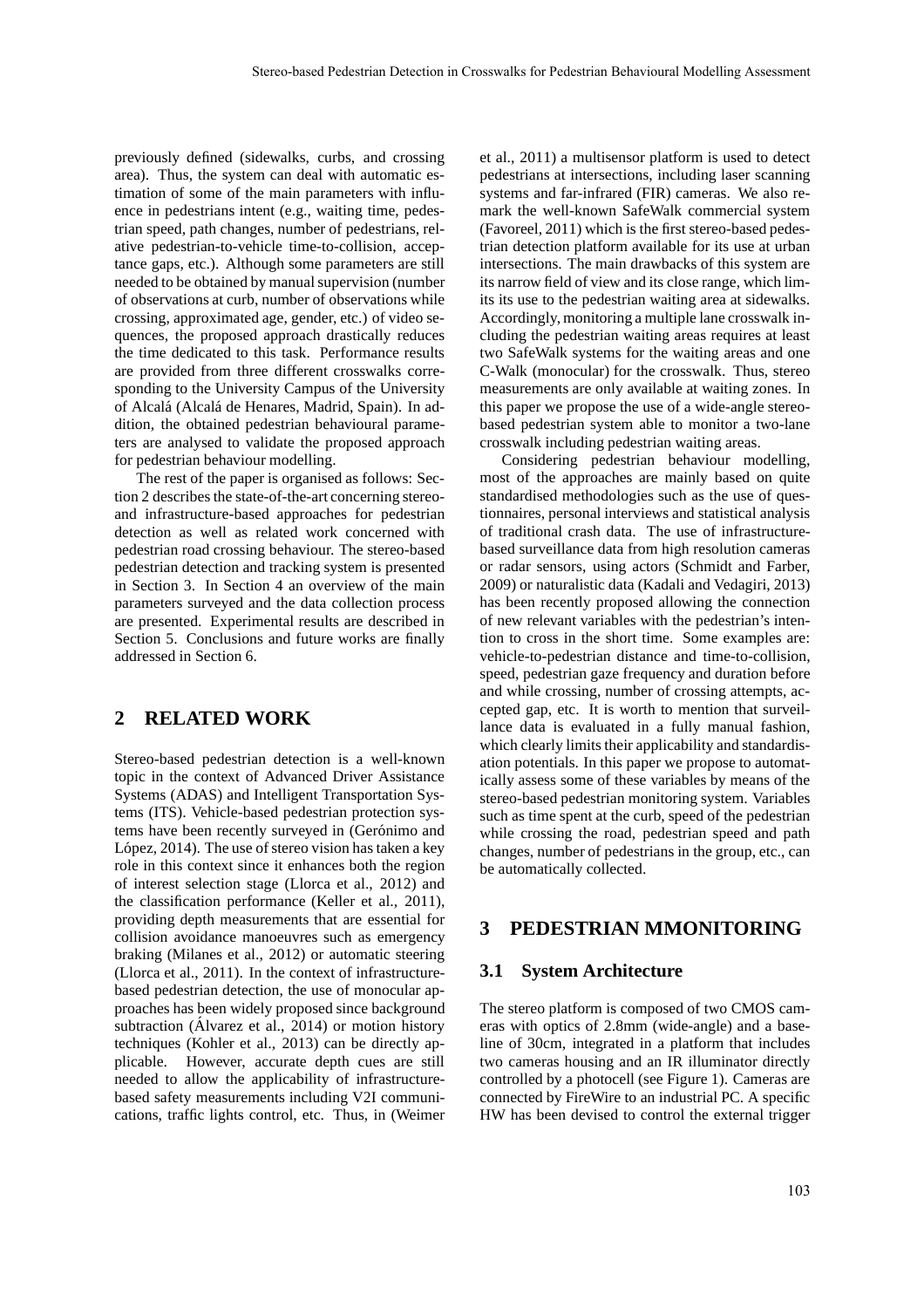

Figure 3: System overview: off-line and on-line tasks.



Figure 1: Stereo platform with IR illuminator.



Figure 2: Sensor architecture.

of the cameras and the IR illuminator, including a serial communication with the PC. When the photocell is activated, the IR illuminator is pulsed with a work cycle defined by the specific shutter time of both cameras. Note that camera settings such as gain and shutter are automatically adapted to the illumination conditions. Figures 2 and 3 depict the general architecture of the system.

#### **3.2 Stereo-based Pedestrian Detection**

The stereo system has to be calibrated first. Since the platform is expected to be installed once and considered fixed since then, we only perform one calibration including intrinsic camera parameters, extrinsic relationship of the stereo rig, and extrinsic relationship between the left camera and the ground plane. Both intrinsic and extrinsic parameters are obtained by means of standard chessboard calibration procedure (see Figure 4. A specific calibration software that makes use of calibration functions of OpenCV library has been developed to automatically detect chessboard corners from each pair of images, and provide calibration parameters of the stereo rig.



Figure 4: Calibration images used for computing both intrinsic and extrinsic stereo rig parameters.

The images of the camera are firstly undistorted and then stereo-rectified to assure that a point on the left image produces an horizontal epipolar line at the same *v*-coordinate. Then, disparities are computed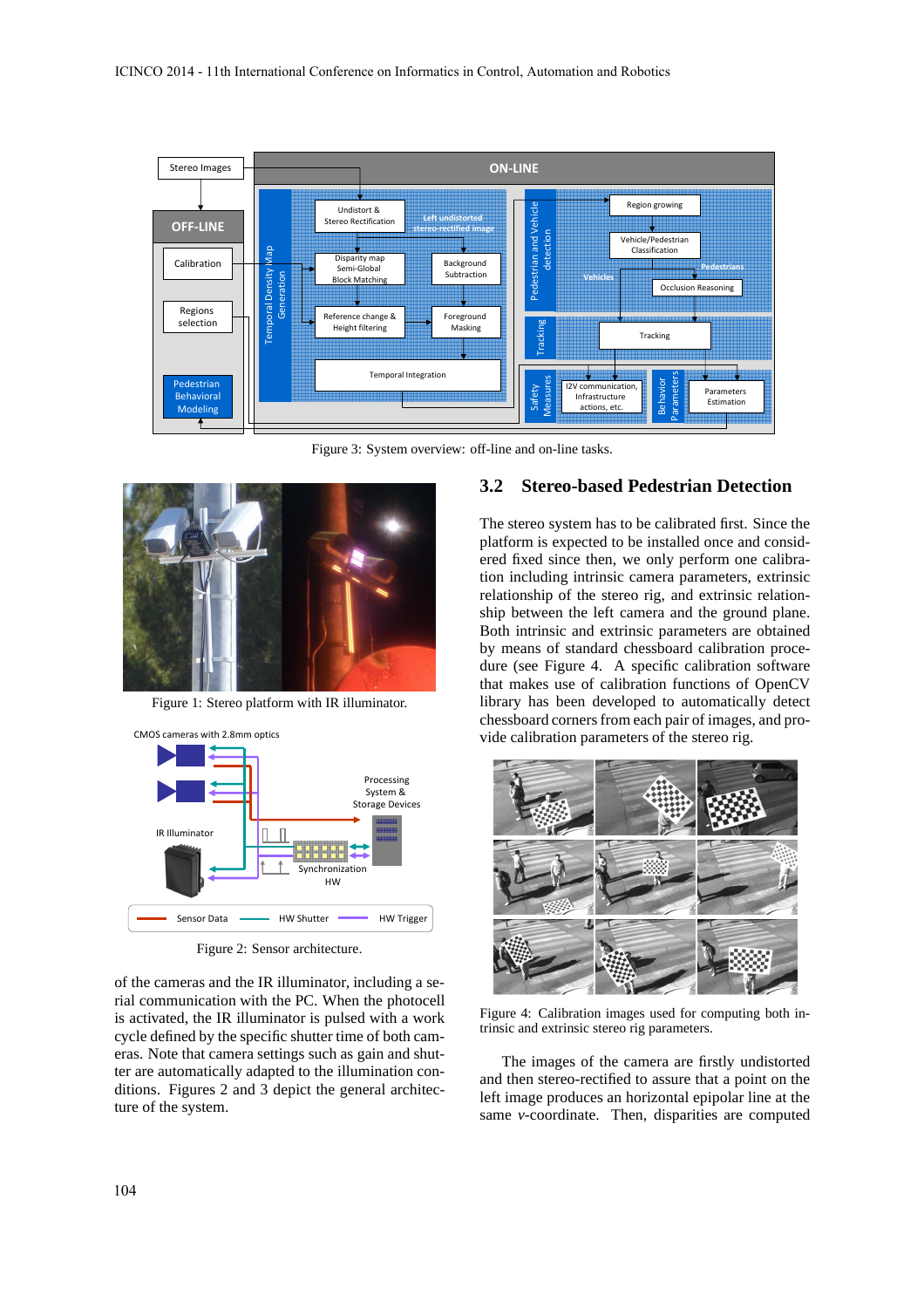using OpenCV's semi-global block matching algorithm. The 3D-reconstruction of the scene is thus referenced to the left camera optical centre. However, in order to use 3D-measurements in a consistent fashion to assign the pedestrian position to the different regions (waiting regions and crossing area), a rigid transformation between the stereo platform and the ground plane has to be computed. A supervised procedure has been designed to that effect. First, the translation vector that includes the height of the camera, and the displacement between the pole and the crosswalk is manually obtained. Then rotation angles are adjusted using a manual procedure in which the operator has to rotate the 3D-map obtained from the scene to fit the ground plane with a vertical plane using a bird's eye view representation. The first step consists in rotating over the *Y*-axis to assure that *Z*axis gets parallel to the crosswalk. Thus the yaw angle is obtained. Then a 90◦ rotation over the *Z*-axis is performed including the adjustment needed to minimise the width of the obtained plane which represents the roll angle. Finally, pitch angle is estimated by rotating over the *X*-axis until the obtained plane appears in a vertical position. An example of the procedure is presented in Figure 5.



Figure 5: Manual procedure to obtain the rotation angles. Left: original bird's eye view and rotation over the *Z*-axis. Middle: pitch correction by rotating over the *X*-axis. Right: final result.

The last step corresponding to the manual installation process consists in defining the pedestrian waiting regions and the crossing area. The regions are selected using the undistorted left image. The selected image points are considered as pertaining to the ground plane (*Y*-coordinate or height is equal to zero). Thus, the other two components of the 3D position (lateral position and depth or distance) can be easily obtained. The selected regions are then translated into the 3D-map and they will be used to classify the 3D-position of the detected and tracked pedestrians.

Pedestrian detection is performed by using a density map or bird's-eye map. The 3D-points are projected on a *XZ*-map (road plane). Considering the road as flat and taking into account that 3D-points are related to the road plane, a 3D filtering procedure is applied to remove points inside the range  $0.2m <$  $Y < 2m$ . Thus points pertaining to the ground plane and to very high regions are not considered for pedes-

trian detection. As described in (Nedevschi et al., 2009), the density map can be seen as an accumulator buffer. Each projected point within the previously defined height margins (after 3D-filtering) adds a value to the accumulation buffer. A pixel in the accumulator buffer covers a small area (around  $80 \times 80$ mm). The weights that each point adds to the density map follow a Gaussian distribution with the maximum at the centre pixel and decreasing in the neighbouring pixels. Because the influence of each 3D-point on the density map is cumulative, the resulting map will contain large values in regions with a high density of 3D points. In order to reduce the effect of stereo matching errors, a temporal density map is finally obtained by integrating the projected points during the last three frames (around 200msec at 15Hz). An example of this temporal density map is depicted in Figure 6. As can be observed, the obtained map includes information related with pedestrians and other vertical objects such as poles, trees, etc. In order to remove static objects a dynamical background subtraction algorithm -proposed by the authors in (Alvarez et al., 2012) for monocular traffic detection- is applied to mask the disparity map with the foreground objects. The background is adapted with a learning rate of 0.1 minimising the probabilities of incorporating pedestrians or vehicles inside the background model.



Figure 6: Left: undistorted left image with selected regions. Right: temporal density map of filtered points.

Object segmentation is performed on the filteredtemporal density map (masking with background subtraction result and removing ground plane and very high 3D-points), using a region-growing algorithm. The result of the segmentation is a list of object hypotheses on the density map. Each candidate is firstly classified as pedestrian or vehicle analysing their velocities (orientation and speed), size and the image location of the first appearance in the scene. Some restrictions over the minimum and maximum blobs size are applied to filter small objects and split big objects classified as pedestrians. The shape of each object with a size that may correspond to multiple pedestrians is analysed using the occlusion reasoning algo-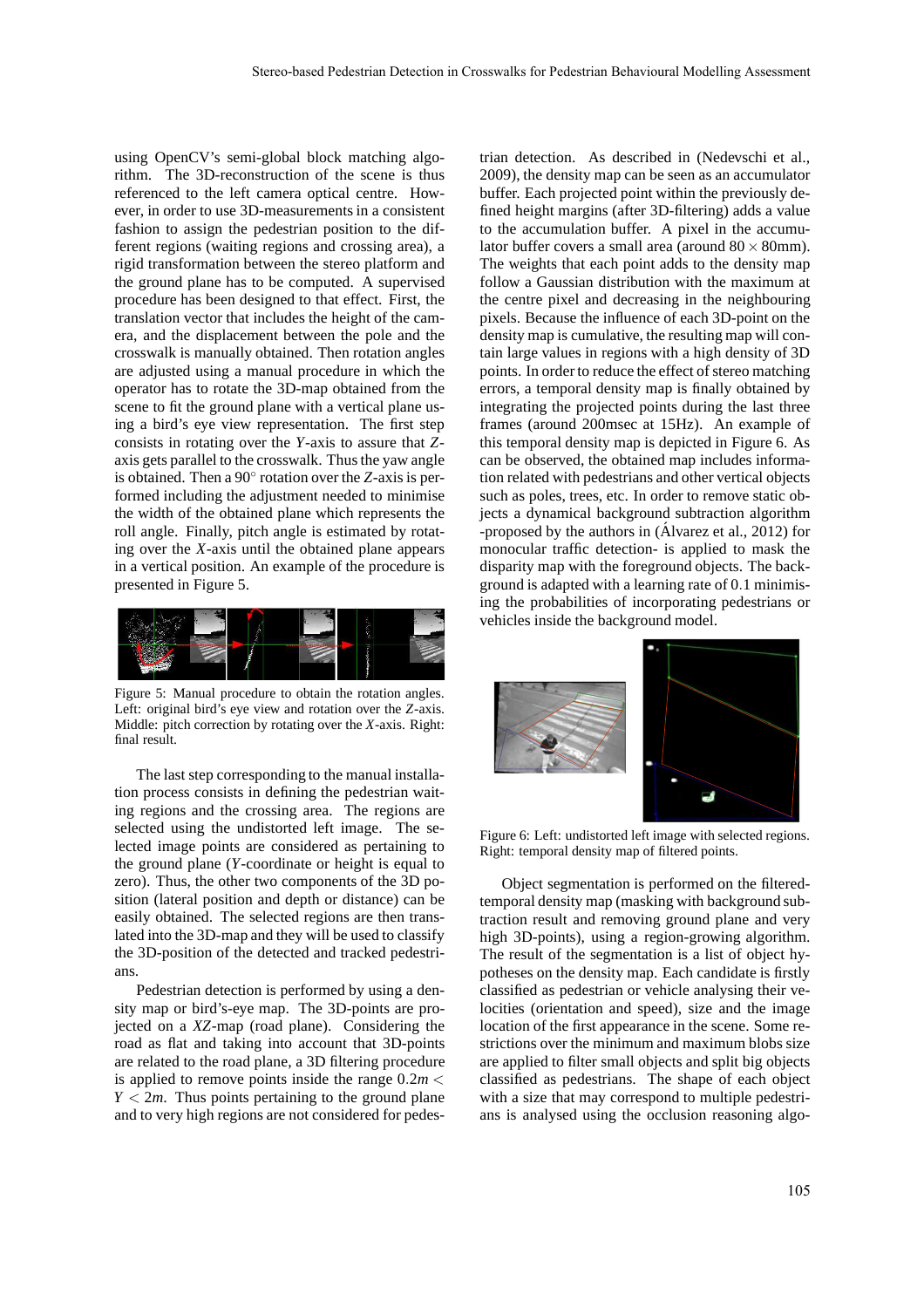| <b>Variable</b>                                       | <b>Type</b> | <b>Manual</b> /  | <b>Description</b>                                         |
|-------------------------------------------------------|-------------|------------------|------------------------------------------------------------|
|                                                       |             | <b>Automatic</b> |                                                            |
| Time-to-collision                                     | Cont.       | M/A              | Gap time when pedestrian decides to wait or cross          |
| <b>Distance</b>                                       | Cont.       | M/A              | Gap distance when pedestrian decides to wait or cross      |
| Vehicle Speed                                         | Cont.       | M/A              | Speed of the vehicle at crosswalk area                     |
| Waiting time                                          | Cont.       | A                | Duration of time spent by a pedestrian for accepting gap   |
| Pedestrian Speed                                      | Cont.       | A                | Speed of pedestrian while crossing                         |
| Curb observ, time                                     | Cont.       | M                | Duration of pedestrian observing time for accepting gap    |
| Observations curb                                     | Cont.       | M                | Number of observations made by a pedestrian at the curb    |
| Gender                                                | Cat.        | M                | Male/Female                                                |
| Age                                                   | Cat.        | М                | Elders/Middle/Child                                        |
| Platoon                                               | Cat.        | A                | Number of pedestrians in the group $(1, 2 \text{ or } >2)$ |
| Baggage                                               | Cat.        | М                | Whether pedestrian is carrying baggage or not              |
| Type of vehicle                                       | Cat.        | M/A              | Heavy/Car/Powered Two Wheeler                              |
| Gap acceptance<br>$^*a$ $\overline{a}$ $\overline{a}$ | Cat.        | A                | Whether pedestrian at the curb accepts/rejects the gap     |

Table 1: Collected variables to model pedestrian behaviour.

 $^{\circ}$ Cont. = Continuous; Cat. = Categorical; M = Manual; A = Automatic.

rithm presented in  $(Alvarez et al., 2014)$  which makes use of the compactness, the convexity and the convex hull to divide the blob in multiple blobs (note that this procedure is only applied to object hypotheses previously selected as vehicles).

Tracking is carried out using a linear Kalman filter. The motion of both pedestrians and vehicles are modelled using a constant velocity model, allowing accelerations by means of process noise. The state variables are pixel and 3D positions and their corresponding velocities. Only the pixel and the 3D positions are considered in the measurement vector. Data association problem is carried out by means of 3D Mahalanobis distance, template matching (normalised cross-correlation) and Hungarian assignment as in (Parra et al., 2007).

# **4 PEDESTRIAN BEHAVIOUR PARAMETERS**

Considering pedestrians road crossing behaviour modelling, the use of surveillance data has been essential to obtain relevant information. Gap acceptance theory played a key role in these studies. Deterministic approaches are mainly based on the computation of a critical gap that assumes that all pedestrian intent are homogeneous and consistent (Das et al., 2005). However, in other studies it has been concluded that gap acceptance behaviour depends on many factors (Kadali and Vedagiri, 2013), (Koh and Wong, 2014), (Schmidt and Farber, 2009) leading to the use of probabilistic approaches. This is a more realistic approach mainly based on the assumption that pedestrian's minimum gap acceptance is a random variable. The probabilistic methods, which can be generative or discriminative, incorporate intrinsic variables (age, gender, etc.) and traffic attributes (time-to-collision, relative distance, type of vehicle, etc.) in order to estimate the probability of a pedestrian to cross or wait. This probability has to be consistent with the aforementioned variables.

In previous approaches all variables are manually obtained by tedious manual labelling procedures applied on the surveillance data. However, the stereobased pedestrian detection module can be here applied to automatically obtain some of these variables. Following similar approaches of previous studies, we have selected some important variables that are listed in Table 1. A brief description and some properties of each variable are depicted in Table 1. The variables can be continuous or discrete (categorical), and can be manually or automatically selected. The manual procedure is based on visual analysis of the video sequences, which were recorded at 30Hz. Accordingly, the accuracy of the temporal measurements can not be better than 33msec. When vehicles are inside the field of view of the stereovision system at the time when the pedestrian is located at the curb, time-to-collision, relative distance and vehicle speed measurements are directly obtained using stereo data. However, when vehicles are out of the stereo field of view, these variables are estimated using the difference of the time when the vehicle passed the position where pedestrian stands assuming a constant velocity model. To overcome this limitation other sensors would have to be included to increase the range and the field of view. Table 1 summarises all the variables obtained to deal with pedestrian behaviour modelling.

### **5 EXPERIMENTS**

## **5.1 Pedestrian Detection Results**

The proposed infrastructure- and stereo-based pedes-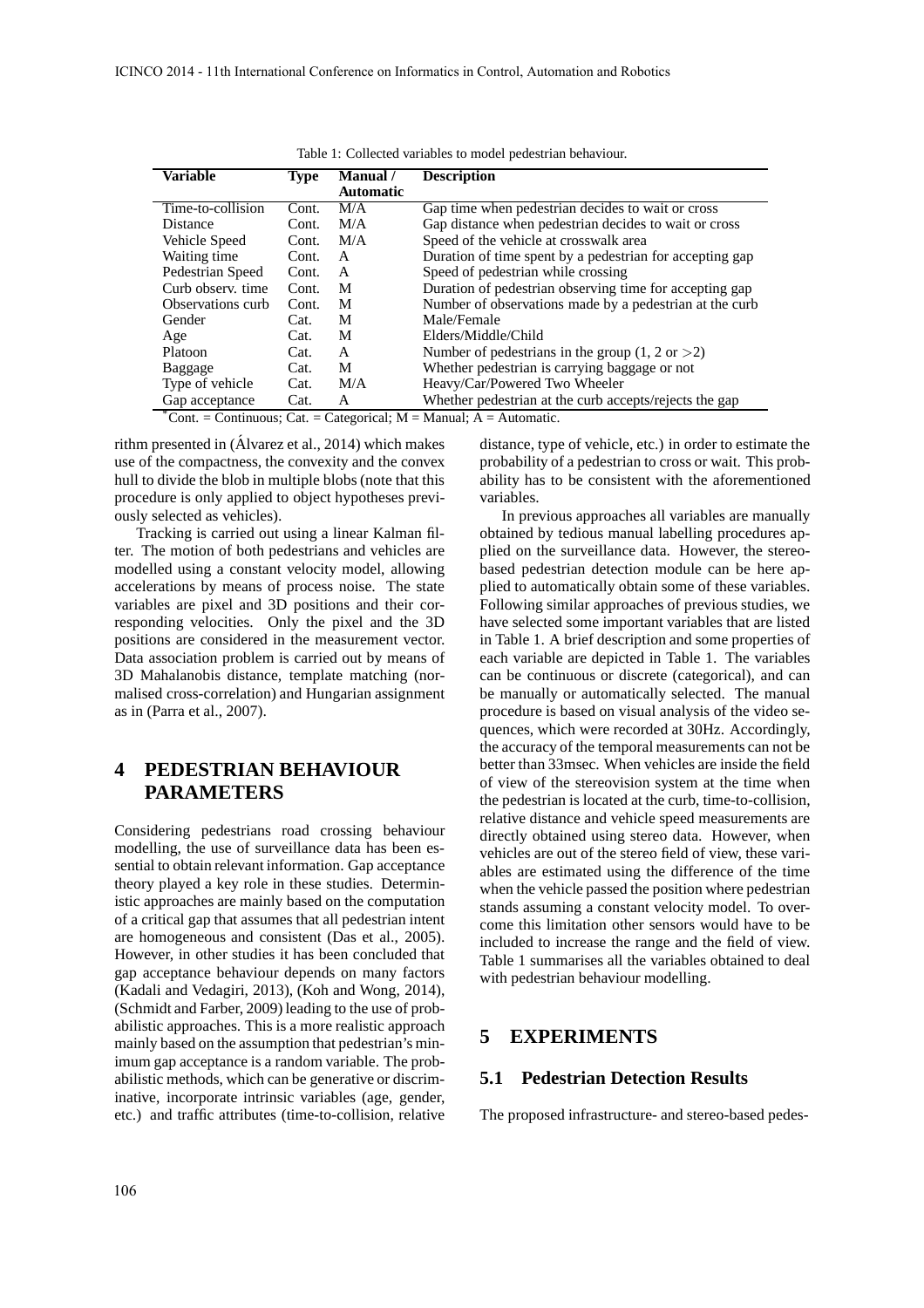| Id.   | <b>Lighting</b><br><b>Conditions</b> | <b>Duration</b><br>(minutes) | <b>Pedestrians</b><br>Intent |
|-------|--------------------------------------|------------------------------|------------------------------|
|       | Daytime                              | 4, 1                         | 30                           |
|       | Daytime                              | 9.4                          | 159                          |
|       | Nighttime                            | 15,7                         | 70                           |
| Total |                                      | 29.28                        | 259                          |

Table 2: Datasets global description.

trian detection system is tested in three different twolane unsignalised crosswalks. As can be seen in Figure 7 the system is installed and configured to cover the two-lane crossing region and two pedestrian waiting areas. Table 2 summarises the duration (at 30Hz), lighting conditions and number of pedestrians intent collected at the three locations.



Figure 7: Three different locations covering the two-lane crossing region and two pedestrian waiting areas, including different lighting conditions.

Considering the global architecture of the system presented in Figure 3 we have devised a safety system that includes a luminous intermittent traffic signal that is switched on when pedestrians are waiting or crossing to warn the driver. Accordingly, we define the following variables:

- *True Positives (TP)*: warning is switched on and pedestrians are waiting or crossing
- *True Negatives (TN)*: warning is switched off and no pedestrians are waiting or crossing
- *False Positives (FP)*: warning is switched on and no pedestrians are waiting or crossing
- *False Negatives (FN)*: warning is switched off and pedestrians are waiting or crossing

Detection rate (DR) is defined as  $DR = TP/(TP +$ *FN*). Taking into account the previous definitions, Table 3 depicts the obtained results. As can be observed the system provides very accurate results even for nighttime conditions. The number of false positives remains very low (one per each 10 minutes approximately). On average, the obtained detection rate is 97.43%. In addition, we have analysed the detection delay considering all the true positives. On average the 80% of all the detected pedestrians were detected in less than 0.33 seconds (less than 10 frames since the pedestrian is fully visible).

| Table 3: Detection Results: Detection Rate (DR) and num- |  |  |  |
|----------------------------------------------------------|--|--|--|
| ber of False Positives (#FP).                            |  |  |  |

| Id.                         | <b>Lighting</b>   | DR     | # FP |
|-----------------------------|-------------------|--------|------|
|                             | <b>Conditions</b> |        |      |
|                             | Daytime           | 99,79% |      |
| $\mathcal{D}_{\mathcal{L}}$ | Daytime           | 97,01% | 2.   |
| 3                           | Nighttime         | 97,17% |      |
| Total                       |                   | 97.43% |      |

#### **5.2 Pedestrian Behavioural Modelling**

All the variables collected by means of automatic and manual supervision mechanisms are used to define a probabilistic model able to reasoning about the pedestrian intent (walk or wait?). Although a total of 259 pedestrian intent were collected, the data was unbalanced since only 17 rejected gaps were collected. In addition, a total of 114 accepted gaps corresponded to groups of more than 2 pedestrians and no one rejected gap was collected in these cases. In order to alleviate these effects, we did not take into account data corresponding to groups of pedestrians of more than 2 people. Accordingly a total of 17/128 rejected/accepted gaps were collected. We firstly estimate the distribution of accepted gaps in terms of time-to-collision. A *log-normal* distribution is fitted to the data (see Figure 8). The obtained results are in concordance with previous studies (Koh and Wong, 2014).



Figure 8: Accepted gap distribution fitted by a lognormal distribution.

In order to model the decision to accept the gap a binary logistic regression was used. World state  $w \in \{0,1\}$  is modeled following a Bernouilli distribution with one parameter  $\lambda$  and contingent to the data *x*. In this case the data *x* corresponds to the variables described in Table 1. Accordingly,  $Pr(w = 1) = \lambda$  for accepting the gap and  $Pr(w = 0) = 1 - \lambda$  for rejecting the gap. A linear combination of the inputs  $\beta^T x$  is used to model the parameter  $\lambda$  using a sigmoid function to ensure that  $0 \leq \lambda \leq 1$ . Thus, the probability of accepting the gap contingent to the data is given by: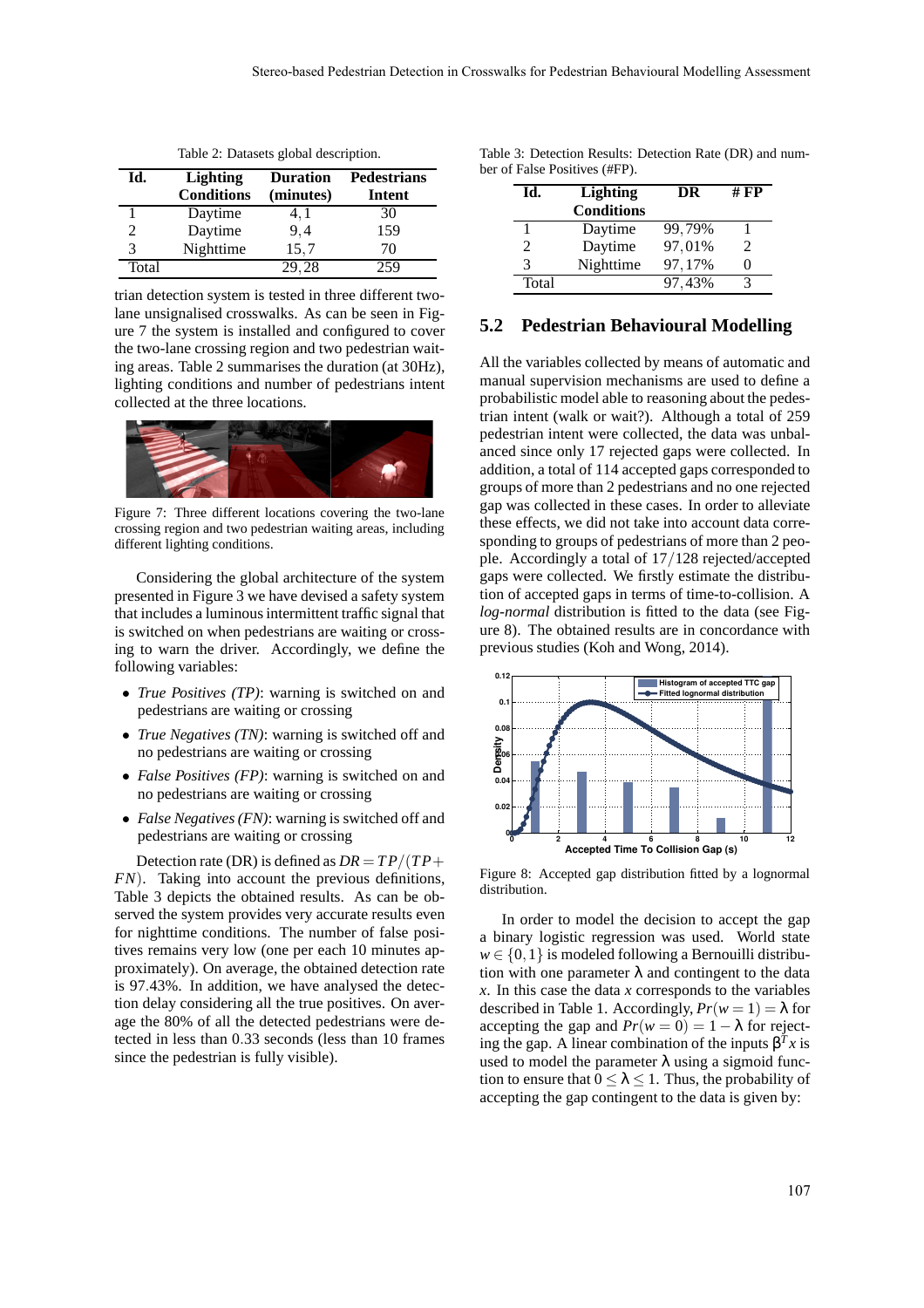$$
Pr(w|x, \beta) = Bern_w[sig(\beta^T x)] = \frac{1}{1 + e^{-\beta^T x}} \qquad (1)
$$

As proposed by previous studies (Schmidt and Farber, 2009), (Koh and Wong, 2014), there is a strong correlation between the time-to-collision and the road-crossing probability. Accordingly, the first logistic regression was performed using the time-tocollision as the unique predictor variable. Figure 9 shows the accepted/rejected gaps depending on the time-to-collision and the logistic regression model. The time-to-collision variable made a significant contribution to the regression model ( $p = .0004$ ). The predictive quality of the overall model was 88.97% correct classifications.



Figure 9: Accepted/rejected gaps as a function of the timeto-collision and logistic regression model obtained.

The probability of accepting gaps was further modelled using all the variables listed in Table 1. In order to analyse the significance of each variable, a sequential feature selection method was applied. Timeto-collision is selected as the first variable to enter into the model. Then, the other independent variables were put into the model one by one leading to several candidate feature subsets. A 10-fold crossvalidation is applied to each feature subset. The whole process stopped until no additional variable can enter the model. Through this process, the variables selected for the final model (see Table 4) were time-tocollision (TTC) and waiting time (WT) and the following posterior is thus given:

$$
Pr(w = 1 | x, \beta) = \frac{1}{1 + e^{-0.9772 - 0.7833TTC + 0.6264WT}}
$$
\n(2)

The predictive quality of the overall model was 93.10% correct classifications, which represents an improvement greater than 4% with respect to the model just based on time-to-collision. Variables such

Table 4: Sequential feature selection results.

| Variable | $\beta_i$ | Std.  |         | р     |
|----------|-----------|-------|---------|-------|
| TTC      | .7833     | .2366 | 3.31    | .0009 |
| WТ       | $-.62643$ | .2094 | $-2.99$ | .0028 |

as age, type of vehicle or baggage did not provide a significant contribution since the 99% of the data corresponds to middle age pedestrians, car vehicles and pedestrian not carrying baggage. Distance and vehicle speed, which have been reported as significant in other studies (Schmidt and Farber, 2009), are here not significant. This can be partially explained by the fact that both variables are integrated in the time-tocollision variable.

# **6 CONCLUSIONS AND FUTURE WORK**

In this study we have presented a stereo- and infrastructure-based pedestrian detection system specifically designed to deal with infrastructurebased safety applications as well as to assess pedestrian behavioural modelling methods. Temporal density maps are generated by means of stereo reconstruction, background modelling and temporal integration. Then, objects are detected using a region growing algorithm and classified as vehicles/pedestrians or group of pedestrians depending on the motion, size and first appearance in the scene. Each pedestrian is then tracked in 3D, allowing the estimation of his/her position in a set of manually selected regions corresponding to the pedestrian waiting areas and the crossing region. As an example of an infrastructure safety system, a blinking luminous traffic sign is switched on to warn the drivers about the presence of pedestrians in the waiting and the crossing regions. The system runs in real time, with an overall detection rate of 97.43% and one false alarm each 10 minutes, including nighttime conditions (IR illumination).

The use of the stereo-based pedestrian detection system is extended to assess pedestrian behavioural modelling. A set of variables are usually collected by fully manual supervision of surveillance data (video sequences). However, the proposed scheme allows to automatically collect some of these variables, easing this tedious procedure. In order to validate the proposed approach, the decision of a pedestrian to cross or wait is modelled using logistic regression. Although our data is unbalanced, we obtain results that are very similar to previous studies in which time-tocollision (gap) appears as the main contribution factor. A sequential feature selection method showed